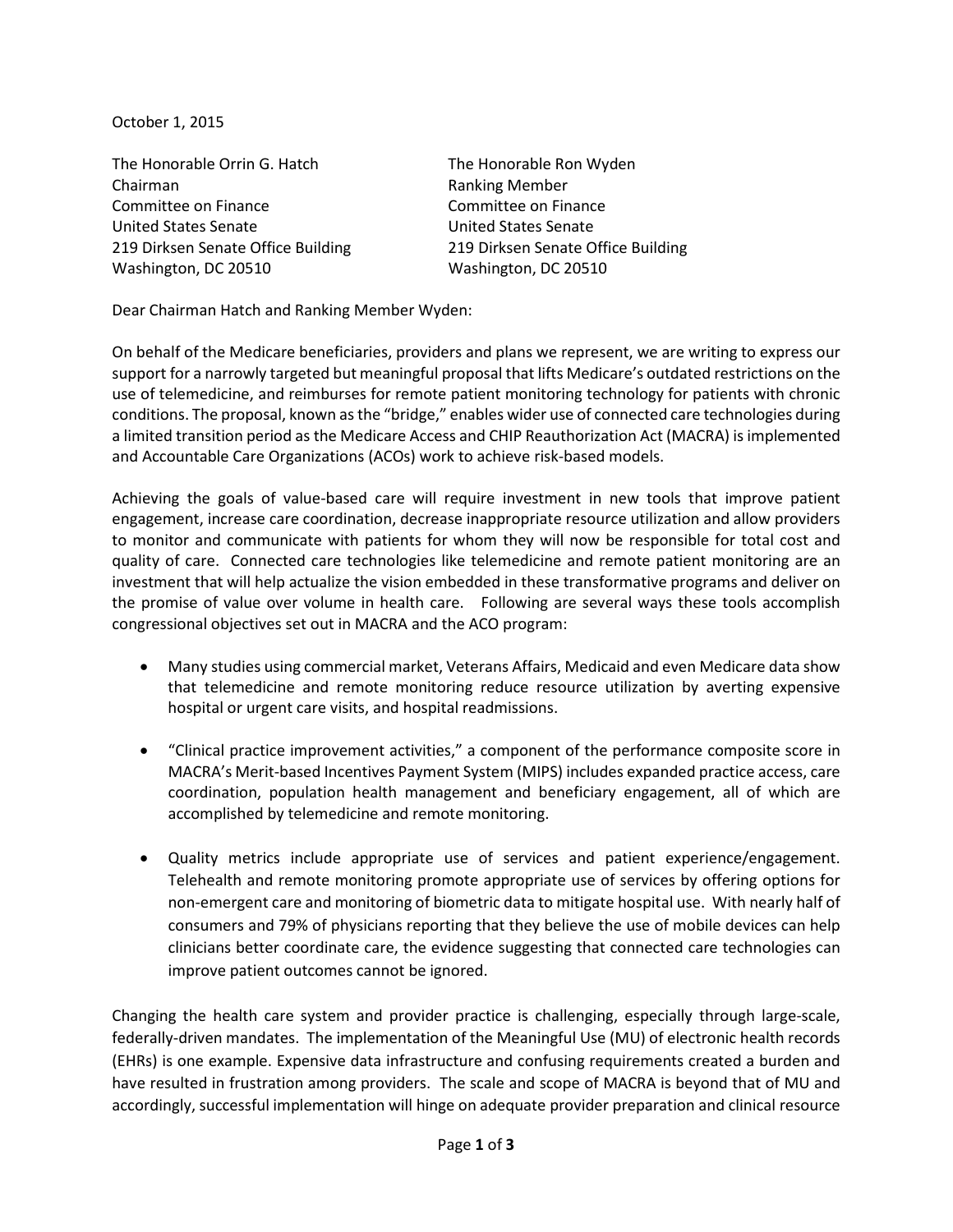investment. Providers and patients will need to explore approaches and technologies that can successfully support practice change. The ultimate goal is greater access to telemedicine services regardless of site or geography and greater adoption of remote patient monitoring technology. We understand that full repeal of geographic restrictions for telemedicine is difficult and there are many important efforts that will bring us closer to the goal. However, there are ways to allow meaningful change in telemedicine and remote monitoring while also providing guardrails around the reimbursement that ensure the tools are being used to meet the goals of value-based care.

To that end, we ask that Congress create a transition mechanism by which the Secretary of Health and Human Services may lift originating site restrictions, and allow payment for remote monitoring of beneficiaries suffering from chronic diseases. We believe these reforms should remain in effect until at least the year 2021 as a bridge for providers who have committed to changing their practices to comply with MACRA or for ACOs working to achieve risk-based models. Such a transition period would facilitate preparation and serve as a glide path to a new era of value-based care.

Sincerely,



Page **2** of **3**